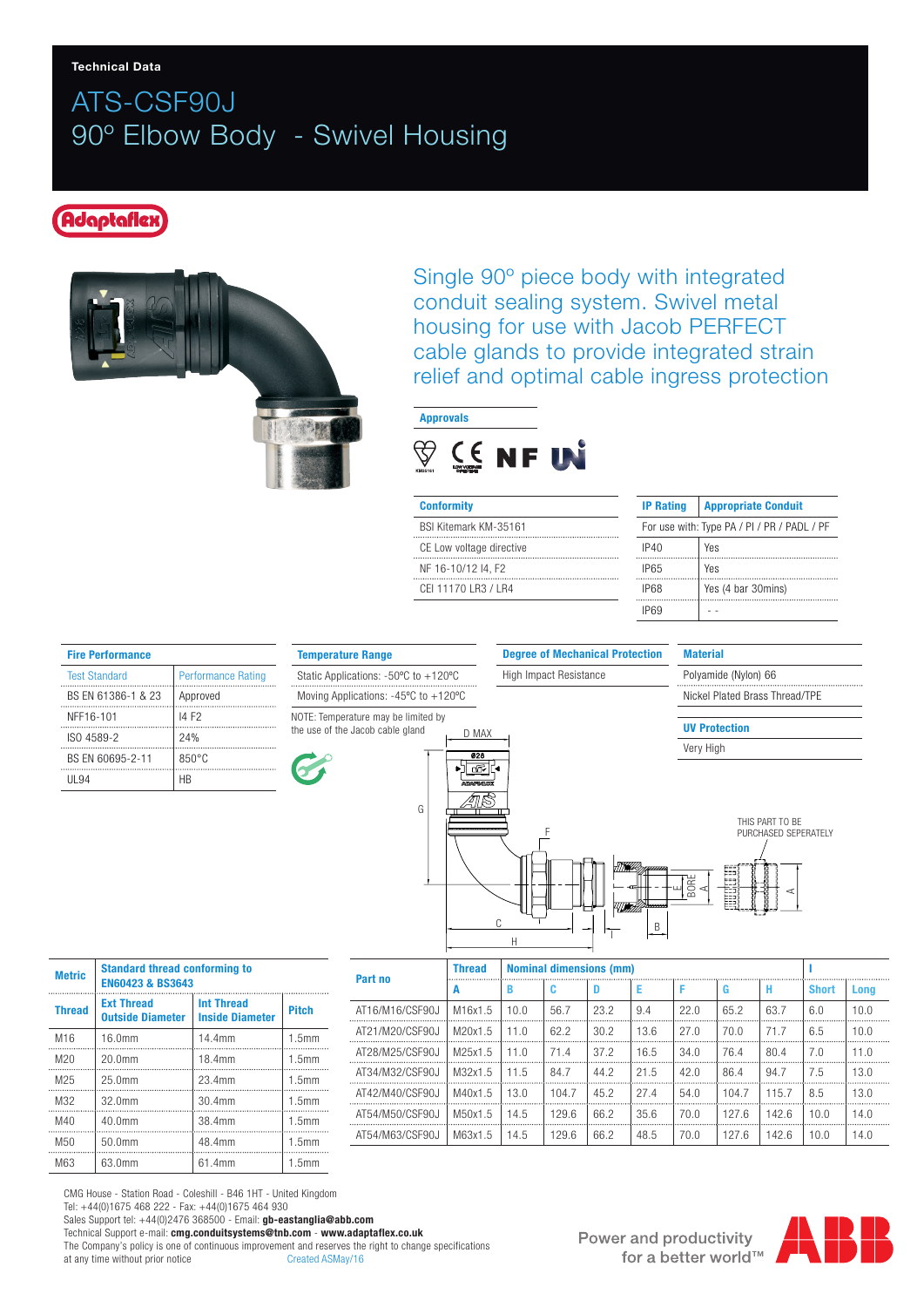# ATS-CSF90J 90º Elbow Body - Swivel Housing

#### Adaptaflex

|                | <b>BS EN 61386 Classification</b> |        |             |                    |                |            |                  |                 |                  |                |                  |                   |
|----------------|-----------------------------------|--------|-------------|--------------------|----------------|------------|------------------|-----------------|------------------|----------------|------------------|-------------------|
| <b>Fitting</b> | <b>Compression</b>                | Impact | Min<br>Temp | Max<br><b>Temp</b> | <b>Bending</b> | Electrical | <b>IP Solids</b> | <b>IP Water</b> | <b>Corrosion</b> | <b>Tensile</b> | <b>Non-Flame</b> | suspended<br>load |
| <b>ATS</b>     | N/f                               |        |             |                    | N/A            |            |                  |                 |                  |                |                  |                   |

| <b>Mechanical Properties</b> |  |
|------------------------------|--|
|                              |  |

| <b>MUULIMANUU I</b> IUDU UUJ           |                            |                                            |                    |
|----------------------------------------|----------------------------|--------------------------------------------|--------------------|
| <b>Test type</b>                       | <b>Methods / Standards</b> | <b>Requirements</b>                        | <b>Status</b>      |
| <b>Tensile Strength</b>                | IEC61386-1                 | 2 mins at Specified Value (PAFS21 Conduit) | Class <sub>1</sub> |
| <b>Tensile Strength</b>                |                            | Ultimate Pullout (PAFS21 Conduit)          | 240N               |
| Impact Strength $@ -45°C$   IEC61386-1 |                            | No visible damage                          | Class <sub>1</sub> |
| Impact Strength $@ -5°C$   IEC61386-1  |                            | No visible damage                          | Class 3            |
| Impact Strength @ -23°C   IEC61386-1   |                            | No visible damage                          | Class 5            |

Tensile Tests to IEC 61386 gives the minimum classification value only. Actual values will depend on the type and size of the fittings used and will always be greater than the minimum – Impact strength is the minimum classification value at the minimum temperature – actual values will depend on size and temperature. Specific values available on request.

| <b>Thermal Properties</b>   |                                          |                              |                                           |  |  |  |  |
|-----------------------------|------------------------------------------|------------------------------|-------------------------------------------|--|--|--|--|
| <b>Test type</b>            | <b>Methods / Standards   Requirement</b> |                              | Value                                     |  |  |  |  |
| <b>Dynamic Applications</b> | IEC 61386-23                             | 5000 Operations at MBR 2hrs  | -45°C to +120°C                           |  |  |  |  |
| Static Short Term Temp      |                                          | Temporary Use (3000hrs)      | $-50^{\circ}$ C to $+120^{\circ}$ C       |  |  |  |  |
| Static Long Term Temp       |                                          | Permanent Use (30,000) Hours | $\vert -40^{\circ}$ C to $+105^{\circ}$ C |  |  |  |  |

| <b>Flammability</b>              |                            |                                            |                 |               |  |  |  |
|----------------------------------|----------------------------|--------------------------------------------|-----------------|---------------|--|--|--|
| <b>Test type</b>                 | <b>Methods / Standards</b> | <b>Requirement</b>                         | <b>Result</b>   | <b>Unit</b>   |  |  |  |
| Glow Wire                        | BS EN 60695-2-11           | Extinguish within 30s                      | $850^{\circ}$ C | °C            |  |  |  |
| Flammability                     | IEC 61386-1-12             | 1Kw Burner Flame to Self Extinguish   Pass |                 | Pass/Fail     |  |  |  |
| Oxygen Index - Nylon Body        | ISO 4589-2                 |                                            | 24.1            | $\frac{0}{0}$ |  |  |  |
| Ignition Rating - Nylon Body     | NF F16-101                 | I Rating                                   | 14              |               |  |  |  |
| Oxygen Index - Elastomer Seal    | ISO 4589-2                 |                                            | 20.2            | $\frac{0}{0}$ |  |  |  |
| Ignition Rating - Elastomer Seal | ISO 4589-2                 | Rating                                     | 14              |               |  |  |  |

| <b>Smoke</b>                              |                            |                    |               |                          |
|-------------------------------------------|----------------------------|--------------------|---------------|--------------------------|
| <b>Test type</b>                          | <b>Methods / Standards</b> | <b>Requirement</b> | <b>Result</b> | Unit                     |
| Fume Rating - Nylon Body                  | NF F16-101                 | F Rating           | F2            | $\overline{\phantom{a}}$ |
| Fume Rating - Elastomer Seal   NF F16-101 |                            | F Rating           | F2            | $\overline{\phantom{a}}$ |

| <b>Toxicity</b>  |                                      |                    |               |             |
|------------------|--------------------------------------|--------------------|---------------|-------------|
| <b>Test type</b> | <b>Methods /</b><br><b>Standards</b> | <b>Requirement</b> | <b>Result</b> | <b>Unit</b> |
| Halogen Free     | NFX 70-100                           | < 0.5%             | Pass          | Pass/Fail   |

| <b>Pre Test Conditions</b> |                 |                      |                                    |  |  |  |
|----------------------------|-----------------|----------------------|------------------------------------|--|--|--|
| <b>Duration</b>            | <b>Standard</b> | <b>Temperature</b>   | <b>Relative</b><br><b>Humidity</b> |  |  |  |
| 168 (Hours)                | IEC61386        | $23$ ( $^{\circ}$ C) | 50 (%)                             |  |  |  |

CMG House - Station Road - Coleshill - B46 1HT - United Kingdom Tel: +44(0)1675 468 222 - Fax: +44(0)1675 464 930 Sales Support tel: +44(0)2476 368500 - Email: gb-eastanglia@abb.com Technical Support e-mail: cmg.conduitsystems@tnb.com - www.adaptaflex.co.uk The Company's policy is one of continuous improvement and reserves the right to change specifications at any time without prior notice<br>Created ASMay/16 at any time without prior notice